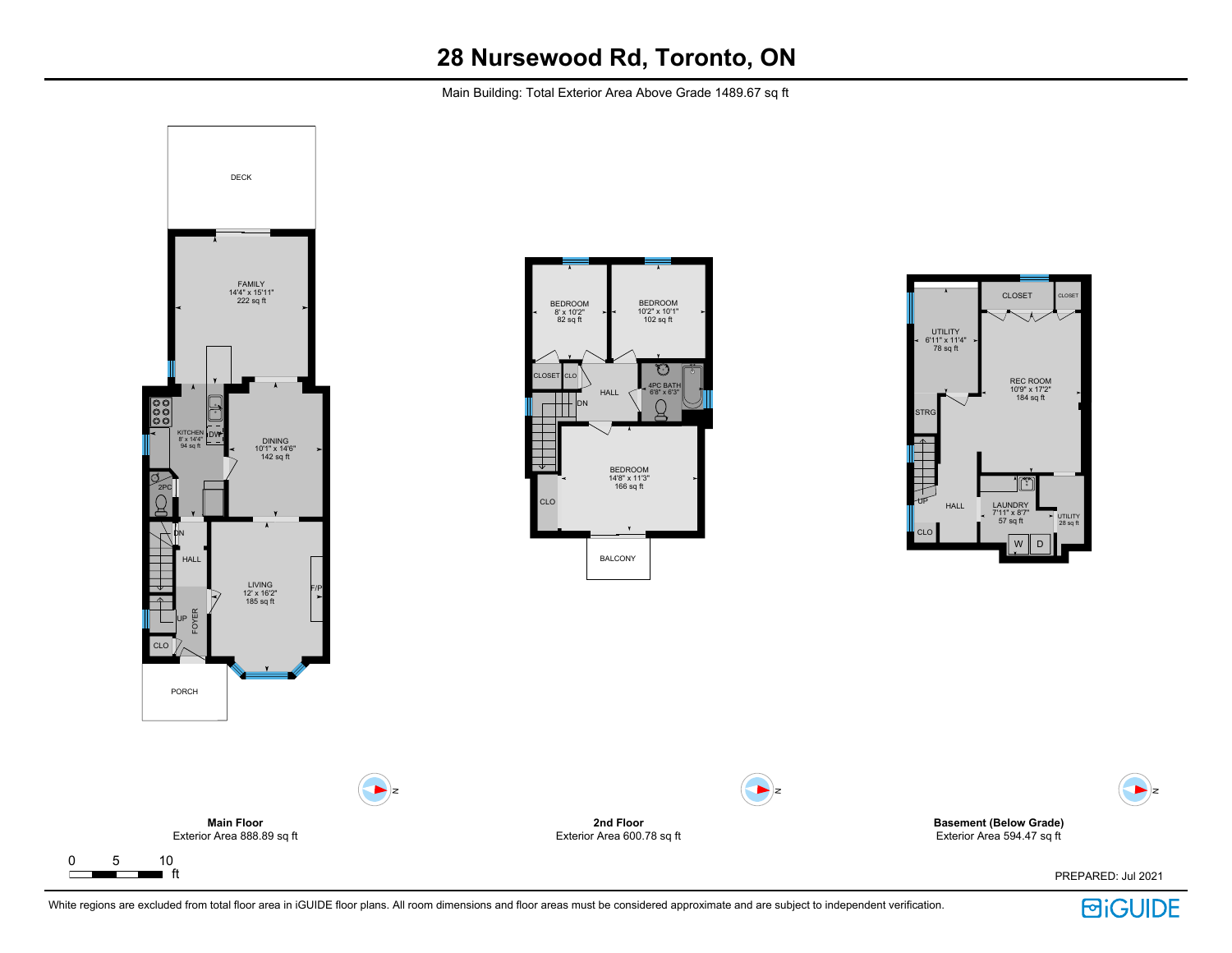**Main Floor** Total Exterior Area 888.89 sq ft Total Interior Area 779.82 sq ft





PREPARED: Jul 2021

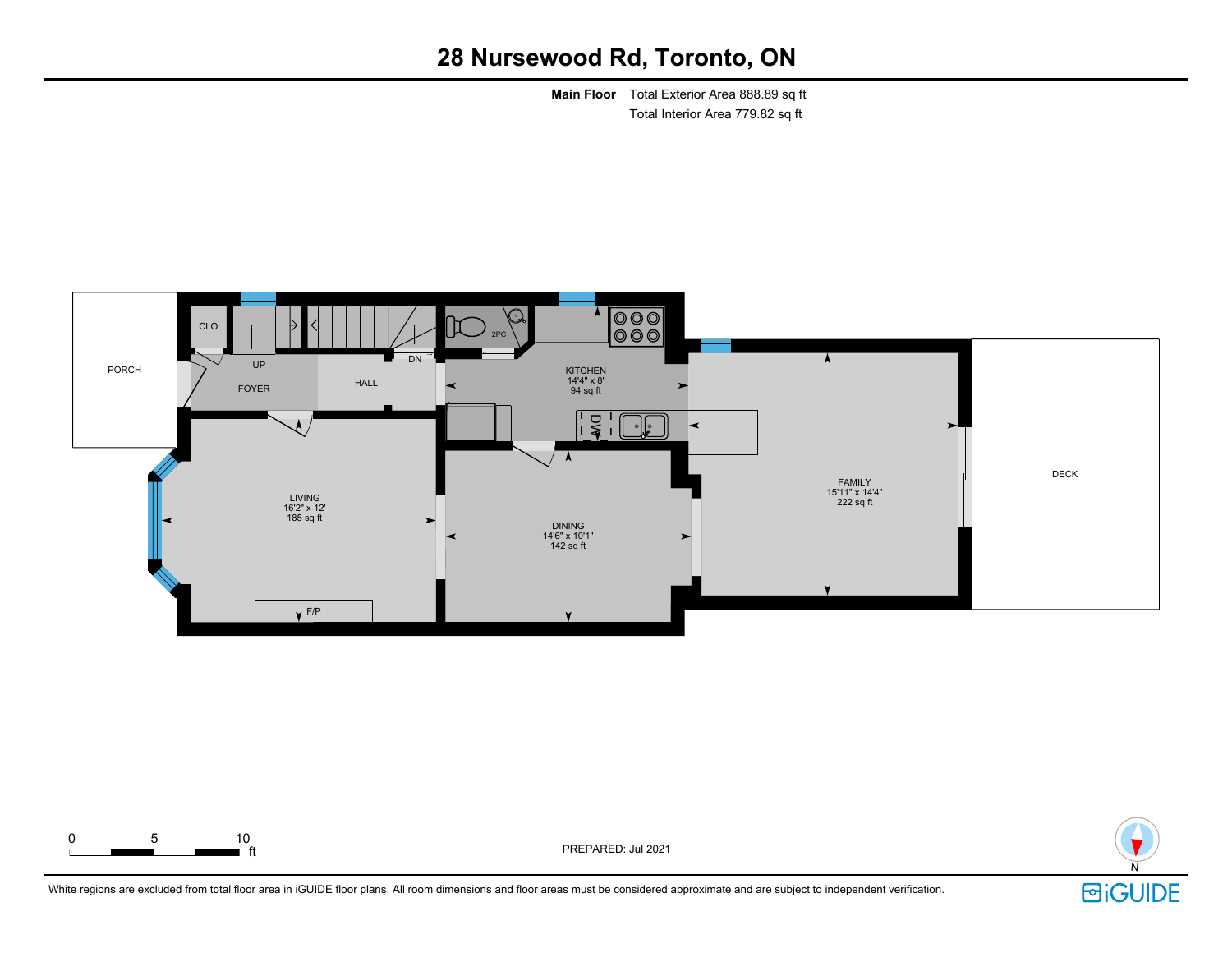**2nd Floor** Total Exterior Area 600.78 sq ft

Total Interior Area 520.38 sq ft



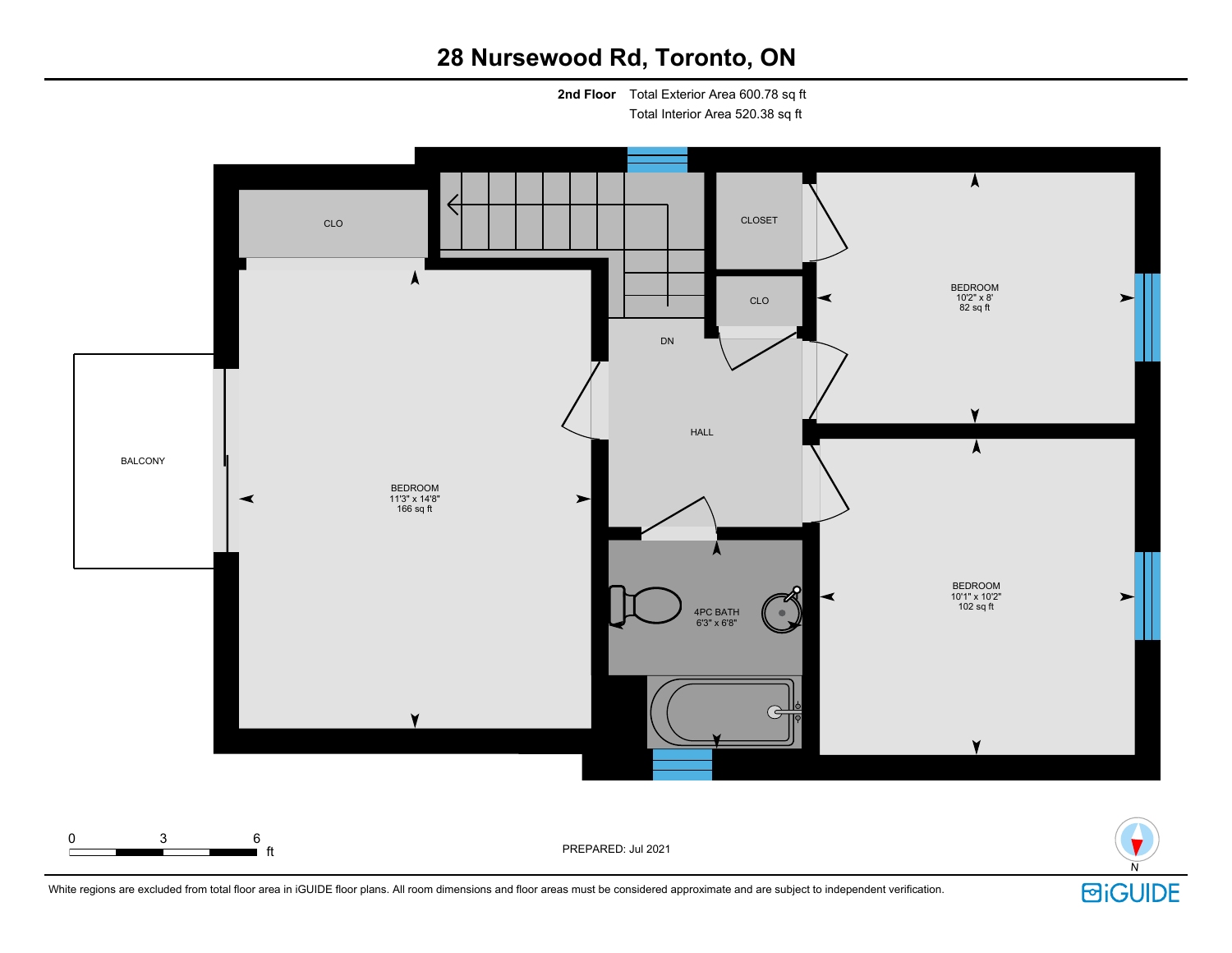**Basement** Total Exterior Area 594.47 sq ft

Total Interior Area 513.19 sq ft



White regions are excluded from total floor area in iGUIDE floor plans. All room dimensions and floor areas must be considered approximate and are subject to independent verification.

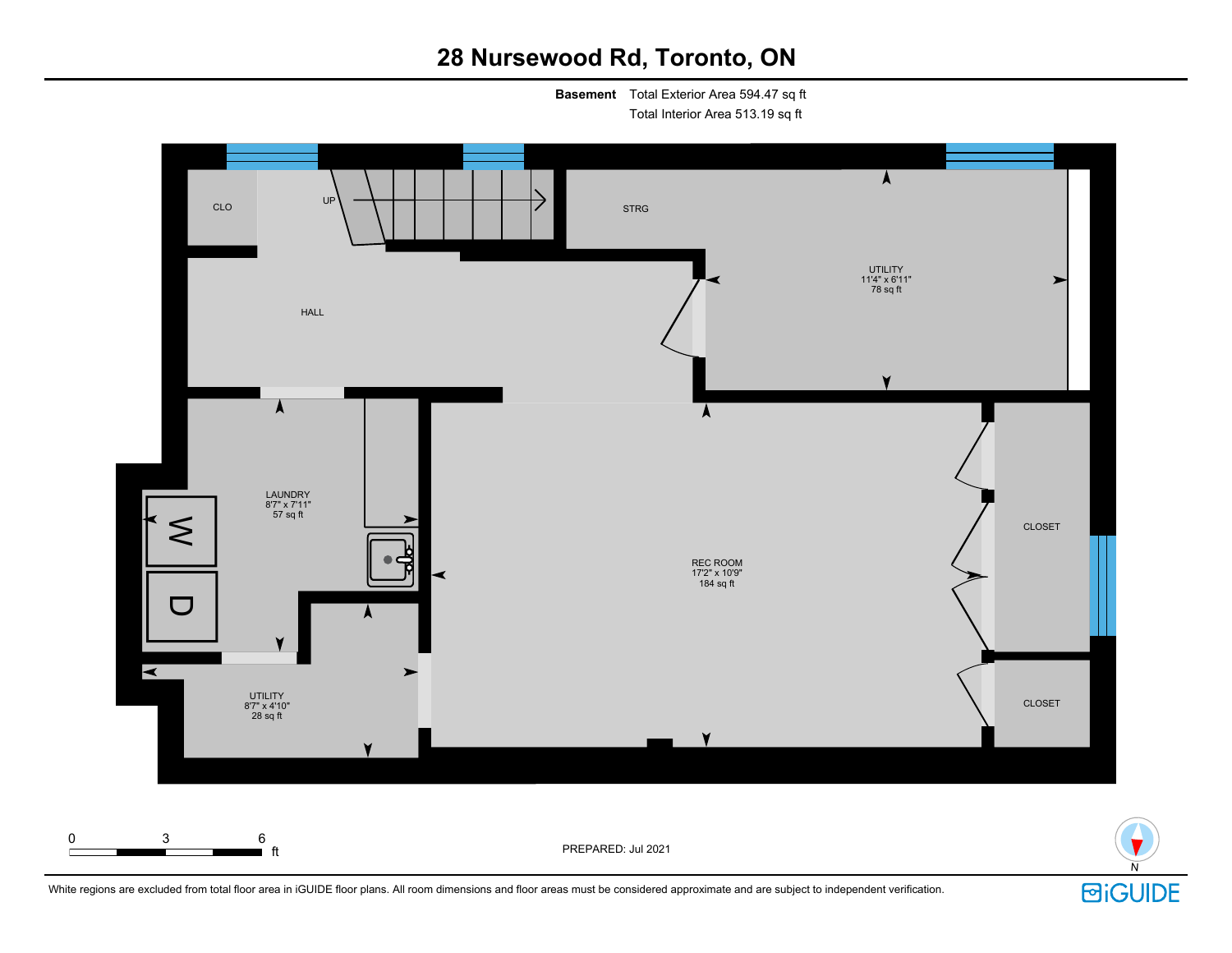### **Property Details**

#### **Room Measurements**

Only major rooms are listed. Some listed rooms may be excluded from total interior floor area (e.g. garage). Room dimensions are largest length and width; parts of room may be smaller. Room area is not always equal to product of length and width.

#### **Main Building**

MAIN FLOOR 2pc: 2'5" x 4'10" | 12 sq ft Dining: 10'1" x 14'6" | 142 sq ft Family: 14'4" x 15'11" | 222 sq ft Kitchen: 8' x 14'4" | 94 sq ft Living: 12' x 16'2" | 185 sq ft

#### 2ND FLOOR

4pc Bath: 6'8" x 6'3" | 39 sq ft Bedroom: 8' x 10'2" | 82 sq ft Bedroom: 14'8" x 11'3" | 166 sq ft Bedroom: 10'2" x 10'1" | 102 sq ft

#### BASEMENT

Laundry: 7'11" x 8'7" | 57 sq ft Rec Room: 10'9" x 17'2" | 184 sq ft Utility: 6'11" x 11'4" | 78 sq ft Utility: 4'10" x 8'7" | 28 sq ft

#### **Floor Area Information**

Floor areas include footprint area of interior walls. All displayed floor areas are rounded to two decimal places. Total area is computed before rounding and may not equal to sum of displayed floor areas.

#### **Main Building**

MAIN FLOOR Interior Area: 779.82 sq ft Perimeter Wall Length: 133 ft Perimeter Wall Thickness: 9.8 in Exterior Area: 888.89 sq ft

#### 2ND FLOOR

Interior Area: 520.38 sq ft Perimeter Wall Length: 98 ft Perimeter Wall Thickness: 9.8 in Exterior Area: 600.78 sq ft

BASEMENT (Below Grade) Interior Area: 513.19 sq ft Perimeter Wall Length: 99 ft Perimeter Wall Thickness: 9.8 in Exterior Area: 594.47 sq ft

#### **Total Above Grade Floor Area**

Main Building Interior: 1300.20 sq ft **Main Building Exterior: 1489.67 sq ft**